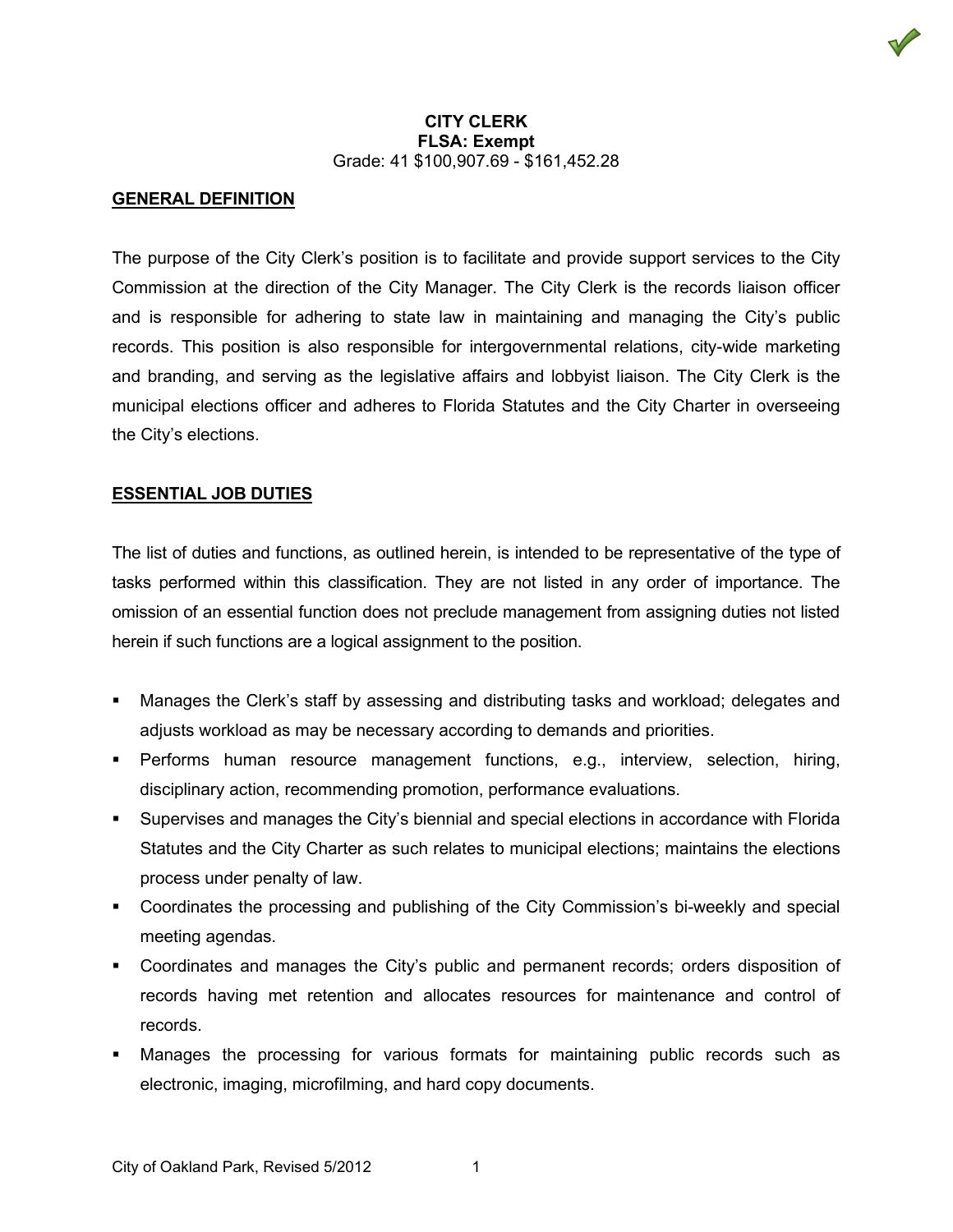- Provides technical support for programs and systems that are required to perform departmental functions.
- Attends all Commission meetings for the purpose of recording meeting minutes; ensures the effective conduct of meetings through staff assigned to audio and visual setup.
- Publishes legal notices for all public hearings before the Commission and various boards; posts notices of meetings and special meetings.
- Coordinates and manages the production of the City's information channel and publication of the City's newsletter.
- Performs other general marketing, branding and public relations activities for the City.
- Performs certification and recording on legal documents and other records requiring such certification; seals and attests by signature to ordinances, resolutions and contracts, easements, deeds, bonds or other documents requiring City certification.
- Ensures areas of responsibility are performed within budget; monitors revenues and expenditures to assure sound fiscal control; prepares annual budget requests; assures effective and efficient use of budgeted funds, personnel, materials, facilities and time.

# **KNOWLEDGE, SKILLS & ABILITIES**

- Substantial knowledge of the municipal form of government and the general process of City Commission meetings and municipal elections.
- Substantial knowledge of modern office practices, including the utilization of the personal computer.
- Substantial knowledge of the legal requirements and procedures involving the custody and maintenance of official records, reports and documents.
- **Comprehensive knowledge of the agenda process.**
- Ability to supervise the work of clerical staff and the ability to present information effectively, either orally or in writing.
- Ability to establish and maintain effective working relationships with internal and external customers, as well as governing and appointed authorities.
- A strong customer service orientation in work and communication with coworkers, management, elected officials and citizens.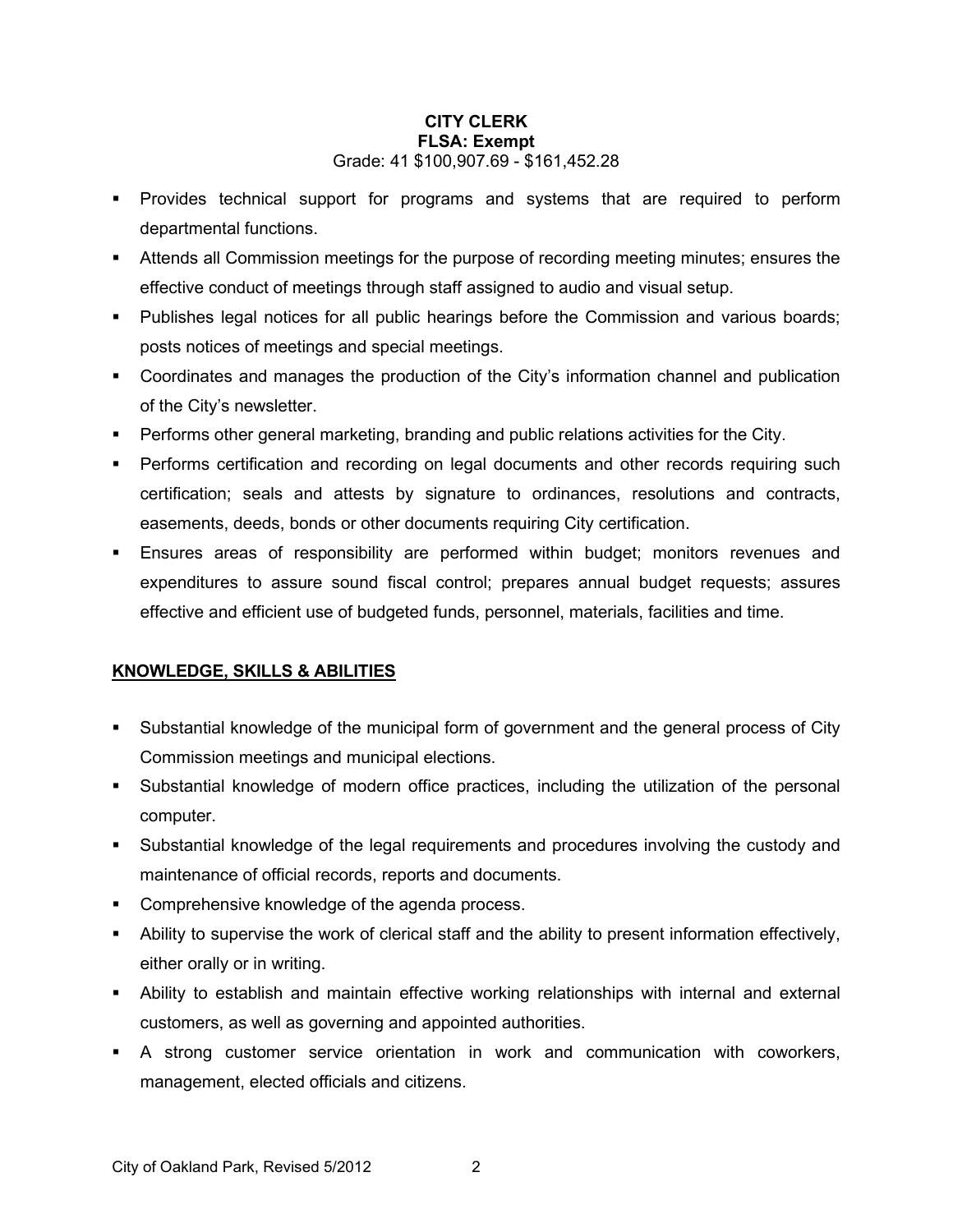## **MINIMUM ACCEPTABLE EDUCATION, TRAINING & EXPERIENCE**

Bachelor's degree in Business Administration, Public Administration, or related field; supplemented by five (5) years of office management or public administration experience. Associate's degree and 5 years of office management or public administration experience.

### **PREFERRED**

Certified Municipal Clerk or Master Municipal Clerk 1-year City Clerk or Deputy City Clerk experience

### **PHYSICAL REQUIREMENTS**

The City of Oakland Park is an Equal Opportunity Employer. In compliance with the Americans with Disabilities Act (42 U.S. C. 12101 et. seq.), the City of Oakland Park will provide reasonable accommodations to qualified individuals with disabilities and encourages both prospective and current employees to discuss potential accommodations with the employer. The physical demands described here are representative of those that must be met by an employee to successfully perform the essential functions of this job.

Tasks involve the ability to exert light physical effort in sedentary to light work, but which may involve some lifting, carrying, pushing and/or pulling of objects and materials of light weight (5- 15 pounds). Tasks may involve extended periods of time at a keyboard or workstation. Work is performed in usual office conditions with rare exposure to disagreeable environmental factors. Some tasks require visual abilities. Some tasks require oral communications ability.